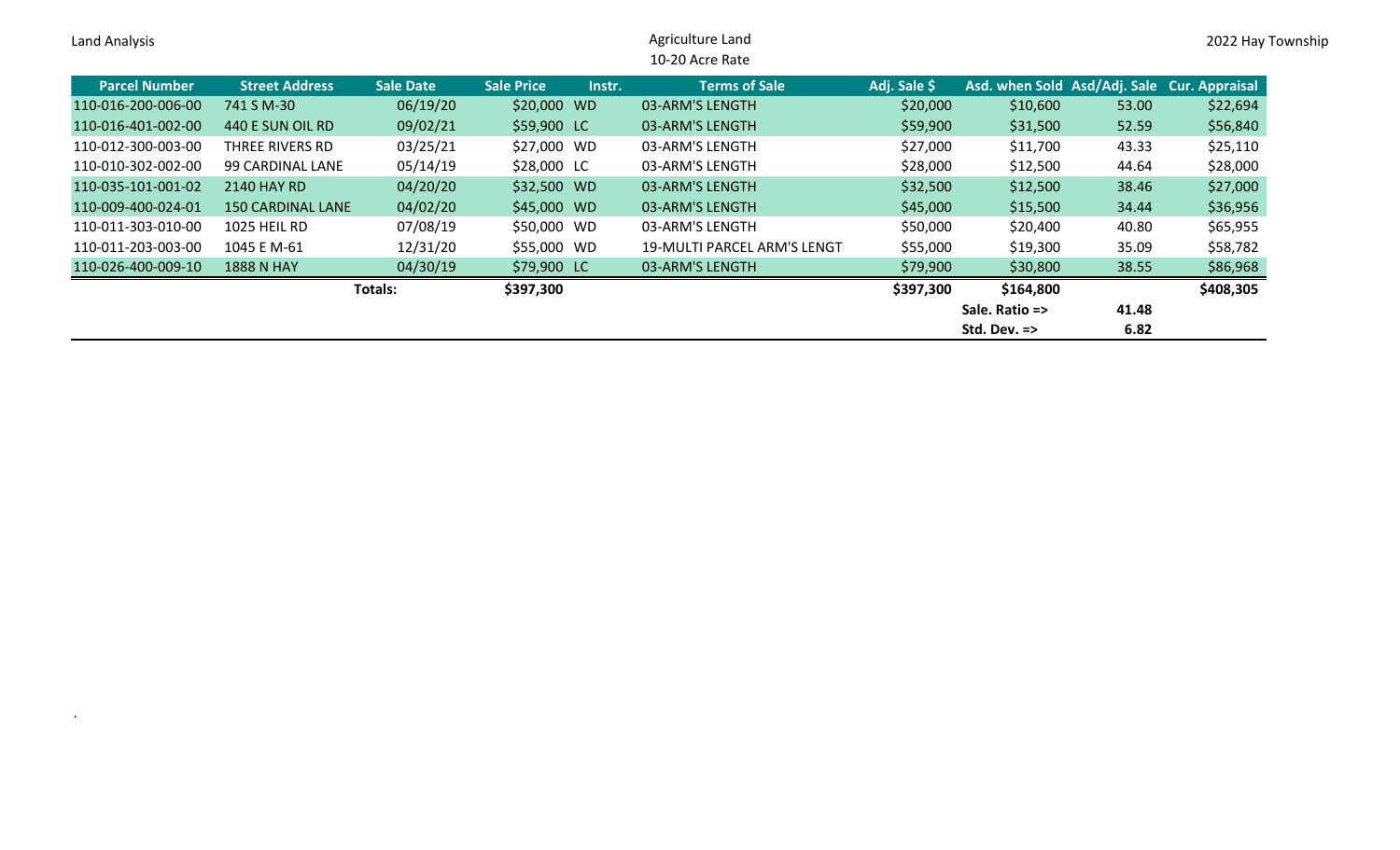| Land Analysis        | Agriculture Land<br>10-20 Acre Rate       |         |        |                  |                    |         |                                                   |        |          | 2022 Hay Township |            |                              |
|----------------------|-------------------------------------------|---------|--------|------------------|--------------------|---------|---------------------------------------------------|--------|----------|-------------------|------------|------------------------------|
| <b>Land Residual</b> | <b>Est. Land Value Effec. Front Depth</b> |         |        | <b>Net Acres</b> | <b>Total Acres</b> |         | Dollars/FF Dollars/Acre Dollars/SqFt Actual Front |        |          | <b>ECF Area</b>   | Liber/Page | <b>Other Parcels in Sale</b> |
| \$20,000             | \$22,194                                  | 0.0     | 0.0    | 8.22             | 8.22               | #DIV/0! | \$2,433                                           | \$0.06 | 0.00     | 4000              | 1181/650   |                              |
| \$27,603             | \$24,543                                  | 0.0     | 0.0    | 9.09             | 9.09               | #DIV/0! | \$3,037                                           | \$0.07 | 0.00     | 4000              | 1221/454   |                              |
| \$27,000             | \$25,110                                  | 0.0     | 0.0    | 9.30             | 9.30               | #DIV/0! | \$2,903                                           | \$0.07 | 0.00     | 4000              | 1205/728   |                              |
| \$28,000             | \$27,000                                  | 0.0     | 0.0    | 10.00            | 10.00              | #DIV/0! | \$2,800                                           | \$0.06 | 0.00     | 4000              | 1153/151   |                              |
| \$32,500             | \$27,000                                  | 0.0     | 0.0    | 10.00            | 10.00              | #DIV/0! | \$3,250                                           | \$0.07 | 0.00     | 4000              | 1177/244   |                              |
| \$35,071             | \$27,027                                  | 0.0     | 0.0    | 10.01            | 10.01              | #DIV/0! | \$3,504                                           | \$0.08 | 0.00     | 4000              | 1176/445   |                              |
| \$11,504             | \$27,459                                  | 0.0     | 0.0    | 10.17            | 10.17              | #DIV/0! | \$1,131                                           | \$0.03 | 0.00     | 4000              | 1157/304   |                              |
| \$42,807             | \$46,589                                  | 1,050.0 | 1542.0 | 14.79            | 9.99               | \$41    | \$2,894                                           | \$0.07 | 1,050.00 | 4000              |            | 1199/532 110-011-203-001-00  |
| \$39,102             | \$46,170                                  | 388.0   | 1919.8 | 17.10            | 17.10              | \$101   | \$2,287                                           | \$0.05 | 388.00   | 4000              | 1152/745   |                              |
| \$263,587            | \$273,092                                 | 1,438.0 |        | 98.68            | 93.88              |         |                                                   |        |          |                   |            |                              |
|                      | Average                                   |         |        | Average          |                    |         | Average                                           |        |          |                   |            |                              |
|                      | per FF=>                                  | \$183   |        | per Net Acre=>   | 2,671.13           |         | per SqFt=>                                        | \$0.06 |          |                   |            |                              |

Used \$2600/acre

There were no ag sales in this group, I used similar sized residential sales

|             | <b>Estimated Land Values</b>                            |         |        |          |        |           |         |
|-------------|---------------------------------------------------------|---------|--------|----------|--------|-----------|---------|
|             | Enter the Estimated Land Value for each of these sizes. |         |        |          |        |           |         |
| 1 Acre:     | 2,600                                                   | 3 Acre: | 7,800  | 10 Acre: | 26,000 | 30 Acre:  | 72,000  |
| $1.5$ Acre: | 3,900                                                   | 4 Acre: | 10,400 | 15 Acre: | 39,000 | 40 Acre:  | 112,000 |
| 2 Acre:     | 5,200                                                   | 5 Acre: | 13,000 | 20 Acre: | 52,000 | 50 Acre:  | 140,000 |
| 2.5 Acre:   | 6,500                                                   | 7 Acre: | 18,200 | 25 Acre: | 65,000 | 100 Acre: | 200,000 |